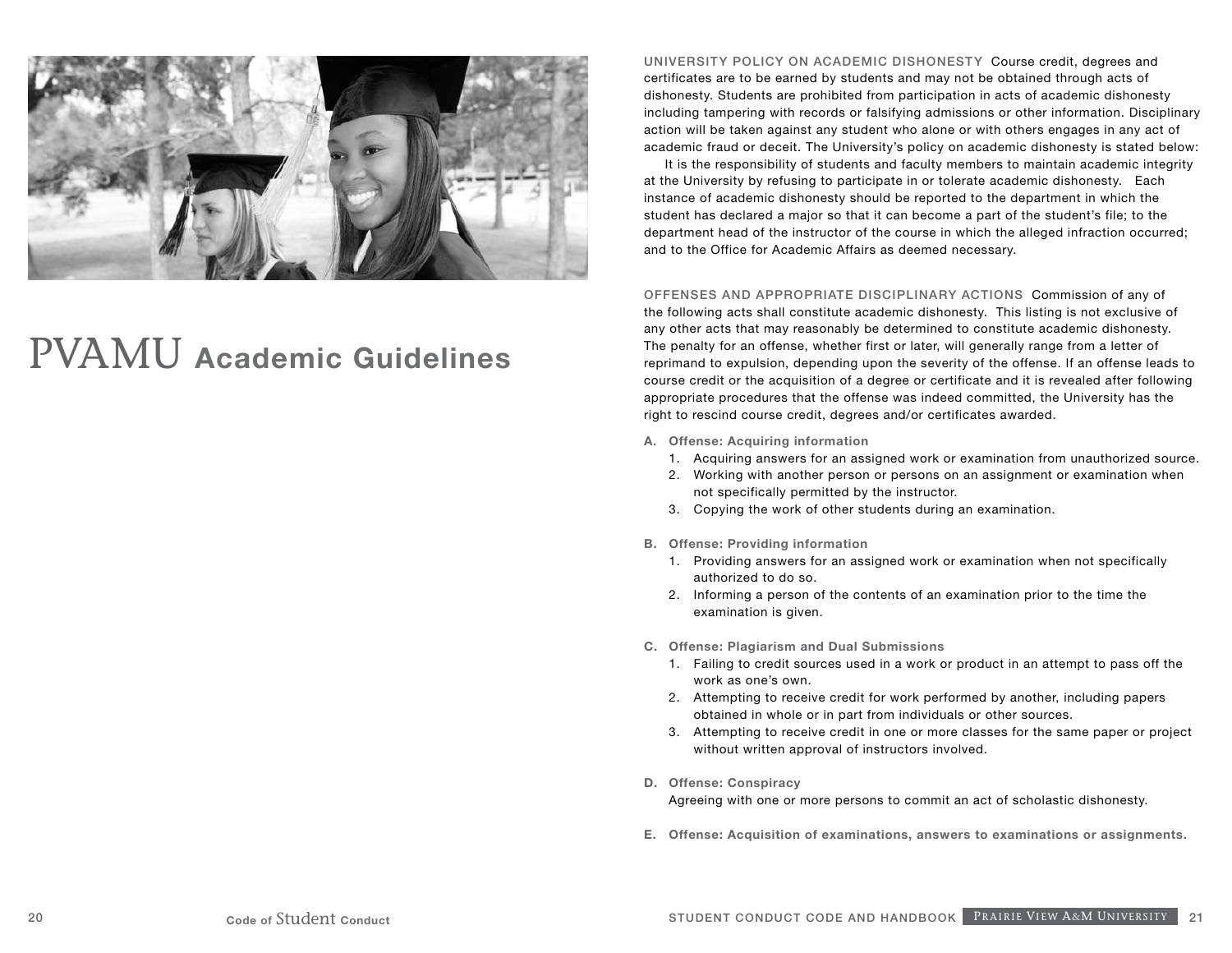- **F. Offense: Fabrication of Information**
	- 1. The falsification of the results obtained from a research or laboratory experiment.
	- 2. The written or oral presentation of results of research or laboratory experiments without the research or laboratory experiments having been performed.
- **G. Offense: Misrepresentations, alterations of documents and forgery**
	- 1. Taking an examination for another person or allowing someone to take an examination for you.
	- 2. Signing an attendance sheet for another student or committing similar acts of impersonation.
	- 3. The changing of admissions data, test results, transcripts, grade reports or other documents.
- **H. Disciplinary Actions**
	- 1. Grade Penalty
	- 2. Letter of Reprimand
	- 3. Probation
	- 4. Suspension
	- 5. Dismissal
	- 6. Expulsion
- **I. Sanctions** The following sanctions can be enforced for breaches of the University Academic Dishonesty Policy: The definitions are detailed in the SANCTIONS section of this Code.
	- 1. Probation
	- 2. Suspension
	- 3. Dismissal
	- 4. Expulsion

Following the review, the Dean's decision regarding eligibility for readmission will be communicated in writing to the student who has the right to appeal that decision to the University Academic Dishonesty Disciplinary Committee.

The standard of review to be used in all proceedings under this section shall be fundamental fairness. Strict rules of evidence and procedures are not required so long as the proceedings are conducted in such a manner as to allow both sides to fairly and fully explain the circumstances. Decisions regarding admissibility of evidence and the weight to be given to same shall be made by the party who is conducting the hearing.

## UNIVERSITY POLICY ON ACADEMIC DISHONESTY

- A. The instructor of record shall be the instructor of the course in which the claim of academic dishonesty is being made or the appropriate committee chair for a graduate student taking examinations required by the department or college.
- B. At the point of discovery, the instructor shall:
	- 1. inform the student of the alleged academic dishonesty and explain the sanction(s);
	- 2. hear the student's explanation of circumstances and judge the student to be guilty or not guilty of academic dishonesty;
	- 3. if he/she judges him/her to be guilty, he/she will make a written report to the head of the department offering the course, with a copy to the student, the department head for the program in which the student has declared a major and the Office of Academic and Student Affairs, outlining the incident and including a recommendation of disciplinary action(s) to be imposed;
- 4. Inform the student, in writing, of his/her right to appeal to the head of the department offering the course regarding either the question of guilt or the sanction(s) and explain the procedures the department head will follow if his/her decision is appealed to that level.
- C. The instructor's recommendation may be dismissed, reduced, upheld or increased by the department head. Prior to reaching a final decision regarding any sanction to be imposed, the department head shall check the student's record in the Office of Student Affairs and/or the department in which the student has a declared major to determine the appropriate disciplinary action for a person with his/her previous offenses. \*NOTE: Where there is no department, responsibility assigned to department head will go to the Dean of the college.
- D. If the student chooses not to appeal and the department head concurs with the instructor's recommendation, the department head will implement the sanction. A copy of the report is forwarded to the Dean of the college in which the alleged offense occurred and the Dean of the college in which the student has declared a major.
- E. If the department head proposes to change the instructor's recommendation, the department head shall conduct a hearing. The student and the instructor shall be allowed to present witnesses and provide evidence relating to the charges. The recommendations resulting from this hearing shall be forwarded in writing to the Dean of the college offering the course and to the student. The student may appeal to the Dean.
- F. If the student chooses not to appeal the recommendation of the department head, the Dean of the college offering the course will implement the sanction.
- G. Should the student appeal to the Dean, an appeal at this level may be based on written summaries only. However, should the Dean choose to hear witnesses or hold an informal hearing, it should be done within five (5) business days of receipt of the recommendation from the department head. Within five (5) business days of the hearing, if one is to be held, or five (5) business days of receipt of the recommendation, if there is to be no hearing, the Dean shall review the charges and render a written notification.
- H. A student who wishes to appeal the decision of the Dean, in whole or in part, shall appeal to the University Academic Dishonesty Disciplinary Committee, which will be appointed jointly by the Provost and Senior Vice President for Academic Affairs and the Associate Vice President for Student Affairs. The committee is to be comprised of one-third faculty, one-third Student Affairs professional staff and one-third students.
- I. Once a charge of academic dishonesty has been finally resolved, notice of the same shall be provided in writing to the student, the instructor, the head of the department offering the course, the Dean of the college offering the course, the head of the department in which the student has declared a major, the Dean of the college in which the student has declared a major and the Office for Student Affairs and the Office for Academic Affairs.
- J. Following a first offense, the student must be given a copy of the University Academic Dishonesty Policy by the department head of the college in which the offense occurred and the said policy should be discussed with the student.